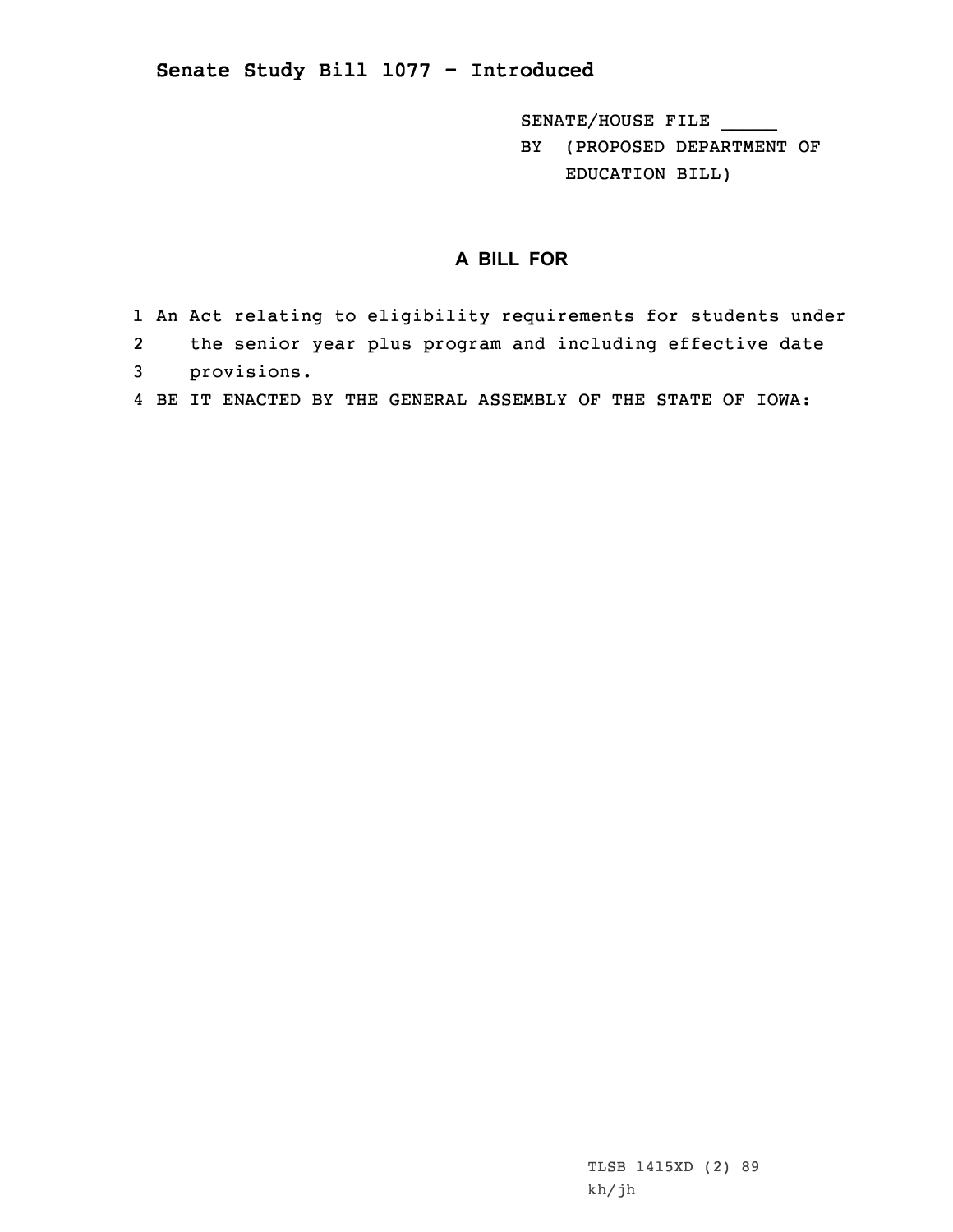S.F. \_\_\_\_\_ H.F. \_\_\_\_

1 Section 1. Section 261E.3, subsection 1, paragraph e, Code 2 2021, is amended by striking the paragraph and inserting in 3 lieu thereof the following:

4 *e.* (1) The student, except as otherwise provided in 5 subparagraph (2), shall have demonstrated proficiency in 6 reading, mathematics, and science as evidenced by any of the 7 following:

8 (a) Achievement scores on the latest administration of the 9 state assessment for which scores are available and as defined 10 by the department.

11 (b) If the student is receiving competent private 12 instruction under chapter 299A, as evidenced by any of the 13 following:

14 (i) Submitting the written recommendation of the licensed 15 practitioner providing supervision to the student in accordance 16 with section 299A.2.

17 (ii) Achievement scores on the annual achievement 18 evaluation required under section 299A.4.

 (iii) <sup>A</sup> selection index, which is the sum of the critical reading, mathematics, and writing skills assessments, of at least one hundred forty-one on the preliminary scholastic aptitude test administered by the college board; <sup>a</sup> composite score of at least twenty-one on the college readiness assessment administered by ACT, inc.; or <sup>a</sup> sum of the critical reading and mathematics scores of at least nine hundred ninety on the college readiness assessment administered by the college 27 board.

 (2) For purposes of section 261E.8, if <sup>a</sup> student is not proficient in one or more of the content areas listed in subparagraph (1), the school district shall adopt measures of college readiness jointly agreed upon by the school board and the eligible postsecondary institution through which <sup>a</sup> student may demonstrate proficiency.

34 Sec. 2. EFFECTIVE DATE. This Act, being deemed of immediate 35 importance, takes effect upon enactment.

 $-1-$ 

LSB 1415XD (2) 89  $kh/jh$   $1/2$